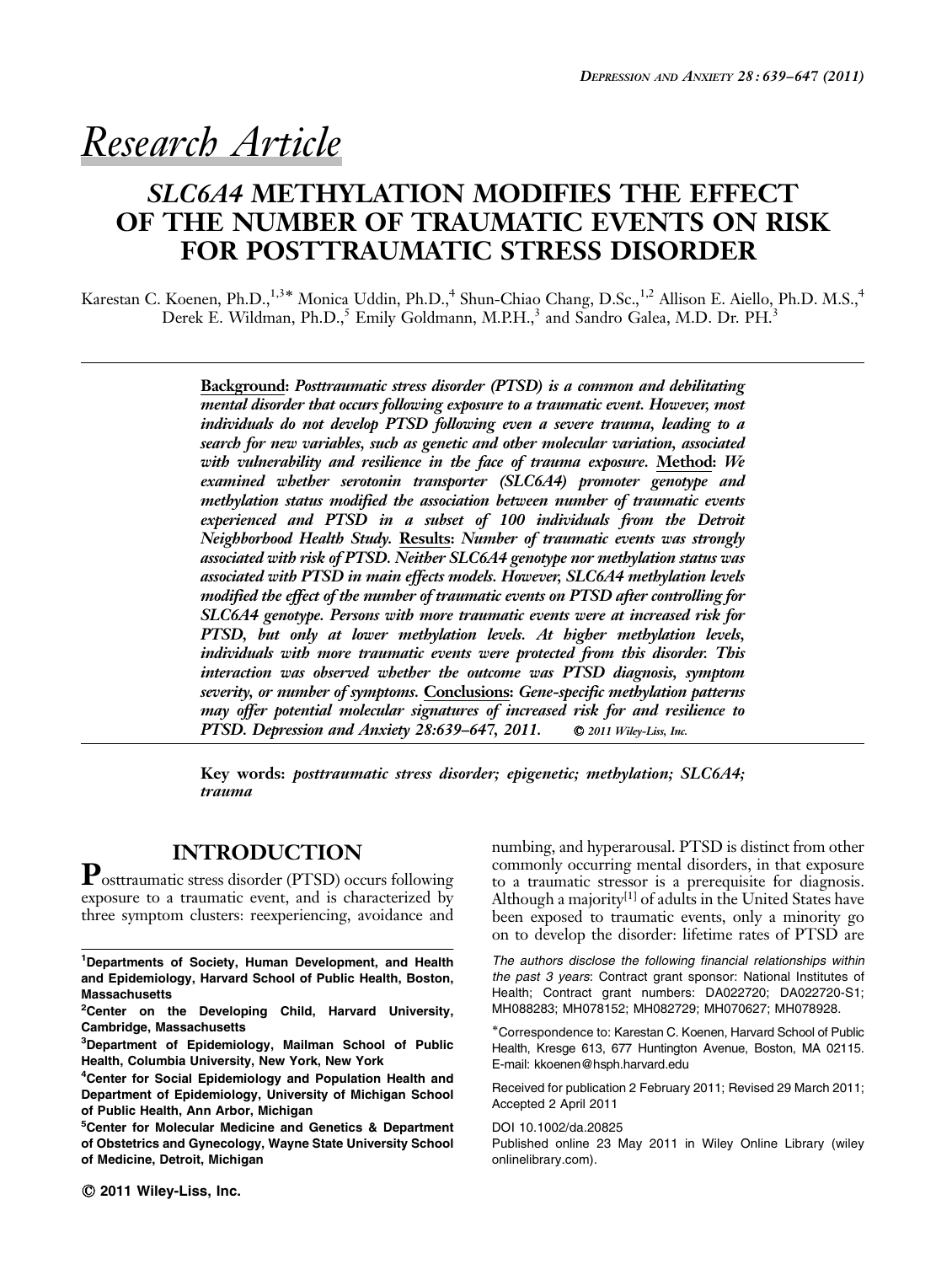estimated at approximately 6.8% and 12-month prevalence rates at approximately  $3.5\%$ .<sup>[2,3]</sup> Even among individuals exposed to objectively high levels of trauma, the conditional risk of PTSD is less than 50%.[1] The contrast between the prevalence of trauma exposure and the prevalence of PTSD has driven the search for risk and protective factors—beyond burden of trauma exposure—that influence vulnerability and resilience to developing the disorder. However, the traditional risk factor models supported by meta-analytic studies explain only about 20% of the interpersonal variance in PTSD.[4] The limitations of established risk factor models has led to a search for new variables, such as genetic and other molecular variation, associated with vulnerability and resilience in the face of trauma exposure.

The serotonin transporter (SLC6A4) locus has been the most commonly studied gene in relation to PTSD. The protein encoded by SLC6A4 serves many functions; however, its action has been particularly wellstudied in the brain, where it transports serotonin at synaptic terminals and other neuronal areas<sup>[5]</sup> and serves to regulate emotional aspects of behavior.<sup>[6]</sup> Previous work on SLC6A4 has examined whether DNA sequence variation in this gene is associated with PTSD diagnosis or symptoms. Of the 40 published candidate gene association studies for PTSD, 9 have focused on SLC6A4 and specifically on the commonly occurring VNTR polymorphism found in the promoter region (5-HTTLPR).[7] The alleles in the promoter region of this gene have traditionally been classified as short (s) and long (l), with the latter conferring higher expression than the former<sup>[8]</sup> and the former being associated with greater amygdala activity to fearful stimuli.[9] Published findings for this locus and PTSD have been somewhat contradictory, with six of the nine studies finding the s-allele or s/s genotype associated with elevated risk of PTSD diagnosis $[10-14]$ or symptoms,[15] two studies finding association between the high expression variant and PTSD, [16,17] and one study finding no evidence for an association.[18] Importantly, four of the nine studies involving this locus report evidence for a significant genotype by environment interaction,<sup>[11,12,14,17]</sup> whereby the effect of genotype on risk of PTSD was stronger among individuals under high stress (versus low stress) conditions. Taken together, these studies provide evidence for the role of SLC6A4 in the etiology of PTSD. However, the picture presented is complex, in that the association seems to be modified by environmental conditions and other factors.

The complexity of the association between SLC6A4 and PTSD may be related, in part, to emerging evidence suggesting that methylation at CpG sites (downstream of the 5-HTTLPR region) contributes to SLC6A4 expression. DNA methylation is one of the major mechanisms of epigenetic regulation or the regulation of genetic functions mediated through mechanisms that are independent of DNA sequences. DNA methylation occurs in vertebrates predominantly through covalent modification of DNA, whereby methyl groups are coupled to cytosine residues when cytosine and guanine are separated by a phosphate (i.e. at a CpG site).[19] Methylation involves chemical modifications that regulate DNA accessibility, which in turn alters the transcriptional activity of the surrounding loci. In many cases, increased methylation in specific gene regions (e.g. promoter) is associated with reduced transcriptional activity, and therefore gene expression.

Work by Philbert et al. using samples from the Iowa Adoption Studies cohort provided initial evidence that increased methylation levels, in the CpG island overlapping with the transcriptional start site of SLC6A4, was associated with decreased levels of SLC6A4 RNA, and that those with the 5-HTTLPR s allele showed a trend toward higher methylation levels across CpG sites located in this upstream island.<sup>[20,21]</sup> This same group showed that child abuse was associated with significantly elevated methylation levels across multiple CpG sites and, among females, at specific CpG sites as well.[22] Taken together, these Iowa Adoption Study results are suggestive of a relation between SLC6A4 methylation and stress-related outcomes. Nevertheless, one limitation of these studies is the use of DNA derived from EBV-transformed lymphoblast cell lines, which have been demonstrated to undergo alterations in methylation status with increasing cell passages.[23]

Studies of both SLC6A4 genotype and methylation suggest that this gene may be salient to the development of stress-related outcomes. This article examines whether methylation status of the SLC6A4 gene modifies the association between the number of traumatic events and risk of PTSD. To address this, we tested whether SLC6A4 genotype and methylation levels were associated with PTSD and modified the effect of the number of traumatic events on risk for PTSD. Samples were drawn from 100 individuals in the Detroit Neighborhood Health Study (DNHS), using microarray-derived methylation data for two CpG sites upstream of SLC6A4. The first CpG site  $(cg05016953)$  occurs within a 799 bp CpG<sup>[24]</sup> island that overlaps with the first exon of SLC6A4,<sup>[25]</sup> upstream of the gene's predicted transcription start sites but downstream of the 5-HTTLPR VNTR locus.<sup>[26]</sup> The second site (cg22584138) occurs within the first intron of SLC6A4, upstream of the gene's start codon but downstream of the gene's predicted start sites, CpG island, and 5-HTTLPR locus.

# MATERIALS AND METHODS DETROIT NEIGHBORHOOD HEALTH STUDY

The DNHS is a study of adults, 18 years or older, from the Detroit population. A probability sample of 1,547 households within the city limits of Detroit was initially chosen and one individual per household was then randomly selected for interview. Participants were administered a 40 min assessment, which included questions on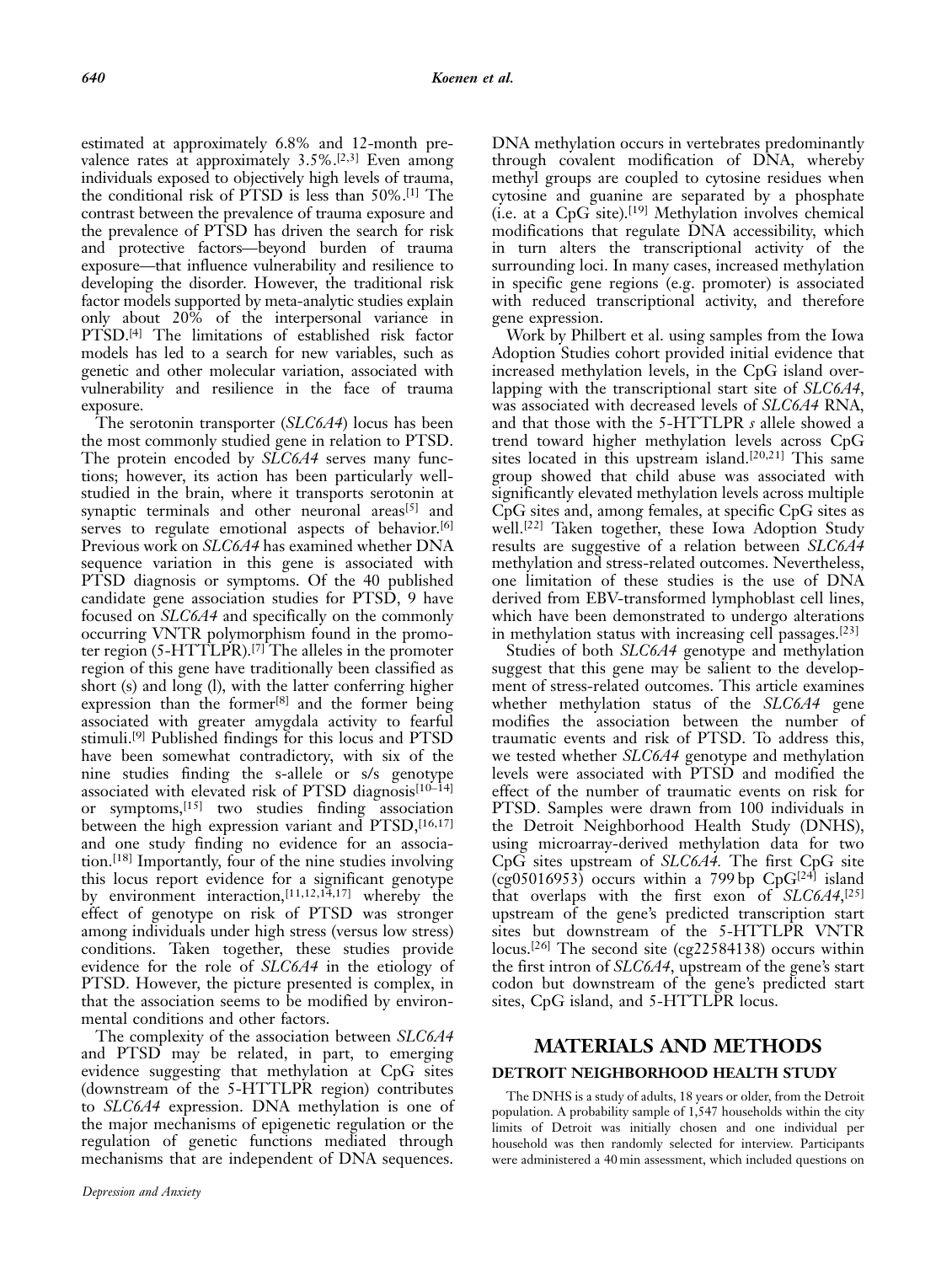exposure to traumatic events, sociodemographic characteristics, and a standardized assessment of PTSD and depression. The DNHS was approved by the Institutional Review Board at the University of Michigan.

Respondents were also asked to provide blood specimen by way of venipuncture; 612 samples were collected from consenting participants. We performed a two-tailed chi-square test to determine if participants who provided a blood sample ( $n = 612$ ) were significantly different from the total sample ( $n = 1,547$ ); results show that the sociodemographic characteristics of the consenting participants of the blood draw were comparable to the complete sample.

The sample for this study consisted of 100 of these 612 consenting participants. Descriptive statistics for the sample are presented in Table 1. We compared the 100 individuals in our final sample to the 612 consenting participants of the blood draw and found that the two samples differ only on age—our final sample consisted of a slightly higher proportion of younger individuals.

#### NUMBER OF TRAUMATIC EVENTS

Participants were initially asked to identify traumatic events that they experienced from a list of 19. These included: military combat, rape, other sexual assault, shot/stabbed, held captive/tortured/ kidnapped, mugged/held up/threatened with a weapon, badly beat up, serious car or motor vehicle crash, any other kind of serious accident or injury, fire, flood, earthquake or other natural disaster, diagnosed with a life threatening illness, witnessed someone being killed or seriously injured, unexpectedly discovering a dead body, learning about a loved one being raped, seriously physically attacked, seriously injured in a motor vehicle crash or in any other accident, and sudden unexpected death of a close friend or relative. Number of traumatic events was a count of the different types of trauma event and ranged from 0–19 for each person.

#### ASSESSMENT OF POSTTRAUMATIC STRESS DISORDER

Individual assessment of PTSD symptoms was conducted via telephone interview using a modified version of the PTSD checklist, a 17-item self-report measure of Diagnostic and Statistical Manual of Mental Disorders (DSM-IV) symptoms, and additional questions about duration, timing, and impairment or disability due to the symptoms. PTSD symptoms were then assessed by referencing the event that the participant regarded as the worst. Respondents were considered affected by lifetime PTSD, if all six DSM-IV criteria were met in reference to either of the worst event. All 100 individuals included in this study were exposed to at least one traumatic event; among these, 23 were PTSD affected and 77 were unaffected.

#### ASSESSMENT OF LIFETIME DEPRESSION

Individual assessment of lifetime depression was conducted using a modified version of the Patient Health Questionnaire checklist, a nine-item self-report measure based on the DSM-IV criteria.[27] Each of the nine symptoms was scored from 0 (not at all) to 3 (nearly every day). Depression was considered present when two or more symptoms have been present at least ''more than half the days'' in a 2-week period, and one of the symptoms is depressed mood or anhedonia, and the respondent reported that the symptoms seem to occur together. One symptom, ''thoughts that you would be better off dead or of hurting yourself in some way'' counts if at all present, regardless of frequency/duration.

#### VALIDATION OF POSTTRAUMATIC STRESS DISORDER AND DEPRESSION

We assessed the validity of our identification of PTSD and depression via in-person clinical interviews among a random subsample of 51 participants.[28] As described previously, a trained counselor conducted 1 hr in-person clinical interviews, using the Clinician-Administered PTSD Scale for DSM-IV for PTSD[29] and the Structured Clinical Interview for DSM-IV Disorders.[30] The counselor was blinded to the information obtained from the main study. Comparison of the clinical interviews with the main study showed excellent concordance for both PTSD and depression.<sup>[28]</sup>

#### MICROARRAY ANALYSES

DNA was isolated from whole blood using the Qiagen (Valencia, CA) QIAamp<sup>®</sup> DNA Mini Kit. Bisulfite conversion of whole blood-derived DNA samples was performed using the EZ-96 DNA methylation kit from Zymo Research (Orange, CA). One microgram of each sample (including controls) was subjected to

| TABLE 1. Descriptive statistics and bivariate comparisons of participants with and without PTSD |  |  |  |
|-------------------------------------------------------------------------------------------------|--|--|--|
|                                                                                                 |  |  |  |

|                                                | Overall $n/mean$ |             | Trauma exposed/no<br>PTSD $(n = 77)$ |         | PTSD $(n=23)$ |         |              |
|------------------------------------------------|------------------|-------------|--------------------------------------|---------|---------------|---------|--------------|
|                                                |                  | Sample %/SD | n/mean                               | $%$ /SD | n/mean        | $%$ /SD | Test P-value |
| $SLC6A4$ methylation $\beta$ -value            | 0.35             | 0.13        | 0.35                                 | 0.13    | 0.33          | 0.12    | .50          |
| Number of traumatic events                     | 6.04             | 3.6         | 5.58                                 | 3.48    | 7.57          | 3.65    | .02          |
| Age                                            | 45.32            | 16.78       | 44.91                                | 17.29   | 46.70         | 15.19   | .66          |
| Female                                         | 60               | 60          | 45                                   | 58.4    | 15            | 65.2    | .56          |
| African-American                               | 79               | 79          | 62                                   | 80.5    | 17            | 73.9    | .56          |
| Education equal to or greater than high school | 86               | 86          | 67                                   | 87.01   | 19            | 82.61   | .73          |
| Ever smoke                                     | 58               | 58          | 41                                   | 53.3    | 17            | 73.9    | .08          |
| PBMC                                           | 23.34            | 8.05        | 23.35                                | 8.31    | 23.29         | 7.25    | .97          |
| Depression diagnosis                           | 33               | 33          | 21                                   | 27.30   | 12            | 52.20   | .03          |
| SLC6A4 genotype (functional classification)    |                  |             |                                      |         |               |         |              |
| SS, SLg, LgLg                                  | 21               | 21          | 17                                   | 22.10   | 4             | 17.40   | .70          |
| SLa, LgLa                                      | 46               | 46          | 33                                   | 42.9    | 13            | 56.5    |              |
| LaLa                                           | 29               | 29          | 24                                   | 31.20   | 5             | 21.70   |              |
| LaXL, LgXL                                     | 4                | 4           | 3                                    | 3.90    | 1             | 4.40    |              |

PBMC, peripheral blood mononuclear cells.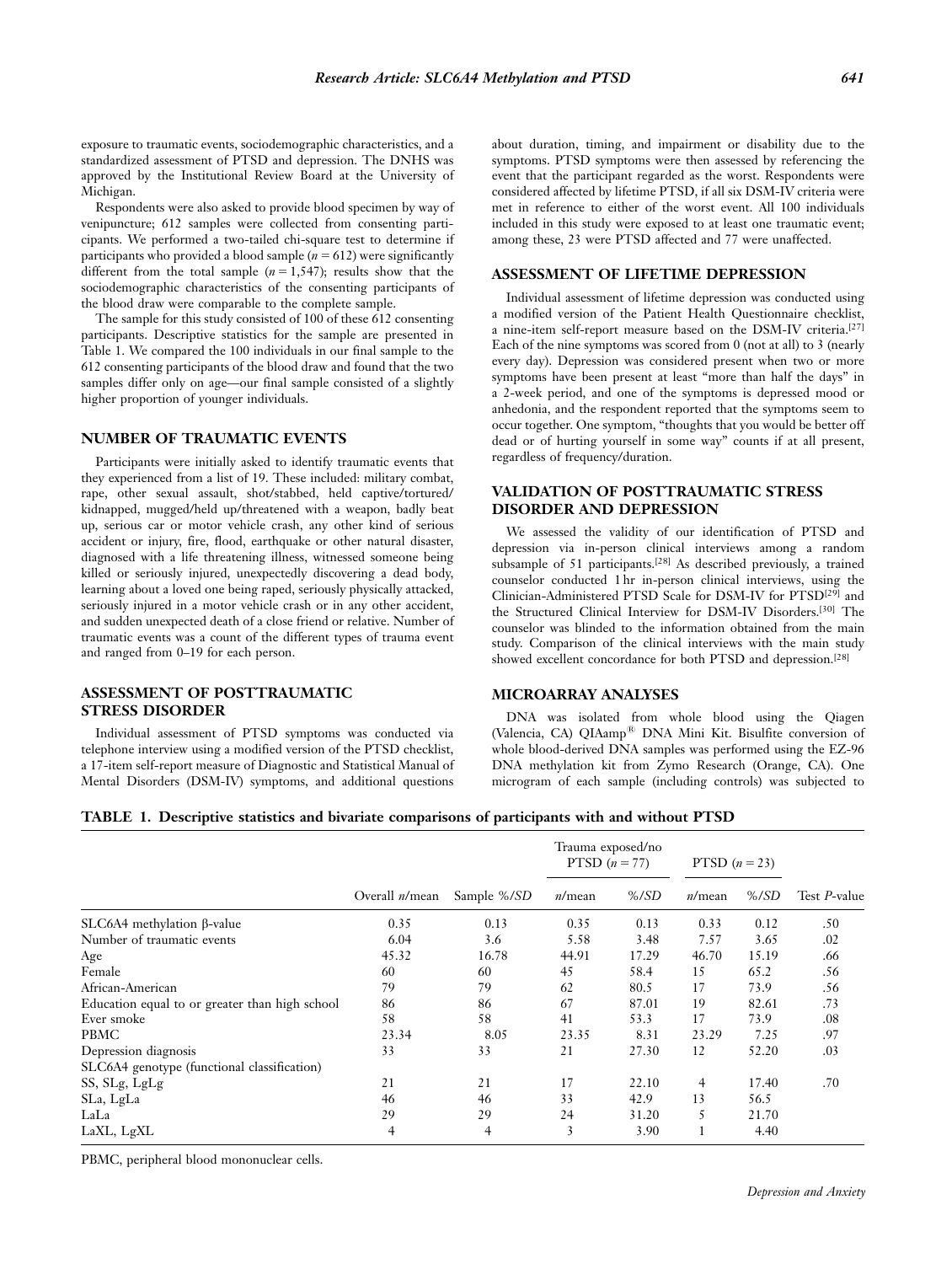bisulfite conversion following manufacturer's recommended protocol. Experimental controls included replicates for two samples to assess variation throughout the experimental process (i.e. from initial bisulfite conversion through microarray analysis), as well as one sample of completely unmethylated and completely methylated human DNA, commercially available through Zymo Research, in each of the two 96 well plates used in the bisulfite conversion step. All control replicates were placed on separate microarray chips, and the remaining samples were assigned to microarray chips at random, without regard to PTSD status. Bisulfite-converted DNA samples were subjected to methylation profiling via the humanmethylation27 DNA Analysis BeadChip by Illumina following the manufacturer's recommended protocol. Using this platform, methylation levels were determined for 27,578 CpG dinucleotides spanning 14,495 genes in each of the 100 test samples. The resulting data were background normalized using Bead Studio. Correlation coefficients of the two replicated samples were .81 and .89, respectively. Methylation microarray data were initially validated via pyrosequencing and DNA sequencing of a subset of individuals tested on the original microarray, and are reported in detail elsewhere.[28]

Methylation of SLC6A4 was assessed at two CpG sites represented on the HM27 beadchip. The first CpG site (cg05016953) occurs within a 799 bp CpG<sup>[24]</sup> island that overlaps with the first exon of SLC6A4,<sup>[25]</sup> upstream of the gene's predicted transcription start sites but downstream of the 5-HTTLPR VNTR locus.[26] The second site (cg22584138) occurs within the first intron of SLC6A4, upstream of the gene's start codon but downstream of the gene's predicted start sites, CpG island, and 5-HTTLPR locus. Methylation -values of  $<$  0.2 and  $>$  0.8 have previously been characterized as unmethylated and methylated, respectively.[28]

#### PYROSEQUENCING VALIDATION

We used locus-specific pyrosequencing to validate methylation data at cg22584138. Pyrosequencing assays were designed and implemented by EpigenDx (Worcester, MA). We observed a highly significant ( $r = .45$ ,  $P < .001$ ) correlation between the methylation value at the same locus in the the pyrosequencing assay as from the Illumina Beadchip, based on data from 85 of the original 100 individuals tested in the microarray analysis.

#### **GENOTYPING**

Samples were initially genotyped using the method described for genotyping the SLC6A4 promoter polymorphism in Gelertner et al.[31] Genotyping in this initial phase was performed using Qiagen<sup>©</sup>'s Taq PCR Core Kit and associated protocols, along with the cycling parameters of  $94^{\circ}$ C initial at 2 min, followed by 33 cycles of:  $94^{\circ}$ C denature at 15 sec,  $66^{\circ}$ C annealing temperature at 15 sec, and  $72^{\circ}$ C extension at 30 sec, and a final temperature at  $72^{\circ}$ C at 5 min. PCR products were then visualized as short (S) or long (L) or extra long (XL) alleles through visualization on a 2% agarose gel stained with ethidium bromide. Amplification and visualization were conducted at least twice in each individual in order to accurately call each genotype. In order to further discern the functionally distinct La and Lg alleles,[32] all samples from individuals with nonhomozygote SS genotypes  $(n = 87)$  were subjected to a second phase of analysis. Samples in this second phase were amplified using Takara LA Taq<sup>TM</sup> polymerase with the manufacturers' buffer and dNTPs, again using primers previously reported.[31] Thermocycling conditions included a 94°C initial at 1 min, followed by 33 cycles of: 94°C denature at 30 sec, 66 $\degree$ C annealing temp at 30 sec, and 72 $\degree$ C extension at 2 min, and a final temperature at  $72^{\circ}$ C for 5 min. Amplified products were then subjected to restriction enzyme digestion with *MspI*.<sup>[33]</sup> Digested products were then size fractionated and visualized using a 2%

agarose gel. For analyses, genotypes were grouped according to functional classification as (1) SS, SLg, LgLg (low), (2) SLa, LgLa (intermediate), and (3) LaLa (high). The function of XL is unknown; therefore, one individual with LaXL was classified as ''high'' and three individuals as LgXL were classified as low.

#### ANALYSIS

Data were analyzed using R v2.10.0 and SAS v9.2. DNA methylation -values are continuous variables between 0 (completely unmethylated) and 1 (completely methylated). Initially, variance in methylation was assessed at each CpG site. Next, bivariate associations were assessed for methylation and PTSD for each of the variables of interest. Main and interaction effects models were then fitted to establish the relationships of the predictors to PTSD. In order to ensure that our results were robust to quantitative and qualitative assessments of PTSD, we modeled the PTSD outcome in three ways. PTSD diagnosis based on the DSM-IV criteria was modeled using logistic regression. PTSD severity is the aggregate of intrusion, avoidance, and hyper-arousal symptom responses to ''how much bothered are you by this?'' and was modeled using the general linear model. The severity measure was log transformed for normality. The number of symptoms is the sum of symptoms that met the criteria of being present and bothered by it at least "moderately" was modeled using negative binomial regression. Continuous variables, such as age, PBMC count, number of traumatic events, and methylation -values, were centered to the mean. All predictor variables were maintained in all the models for consistency. Estimated coefficients were evaluated at  $\alpha = .05$ .

### RESULTS

Initial results revealed substantial variation in<br>methylation -values at cg22584138, but not -values at cg22584138, but not cg05016953 (data not shown). Thus, statistical analyses focused on cg22584138. Table 1 presents the descriptive statistics and bivariate results for participants with and without PTSD. Participants with PTSD reported exposure to a significantly greater number of traumatic events and were significantly more likely to have met lifetime criteria for depression. We found no significant association between SLC6A4 genotype or methylation -values and PTSD. Methylation at cg22584138 was significantly associated with female sex  $(P = .04)$  and number of traumatic events  $(P = .04)$ , but not age, PBMCs, race, SES, smoking, depression, or SLC6A4 genotype (data not shown).

Table 2 presents results from the multivariable logistic regression models for PTSD diagnosis. In the main effects model, no significant associations were observed. In the interaction model, the interaction term for methylation  $\times$  number of traumatic events was significant  $(P=.036)$ . The interaction model also provided a significantly improved fit over the main effects model  $(\chi^2(1) = 5.649, P = .02)$ . The interaction for  $SLC6A4$  genotype  $\times$  number of traumatic events was tested, but was not significant (data not shown).

Table 3 presents results from the multivariable linear regression models for PTSD symptom severity. In the main effects model, sex, number of traumatic events,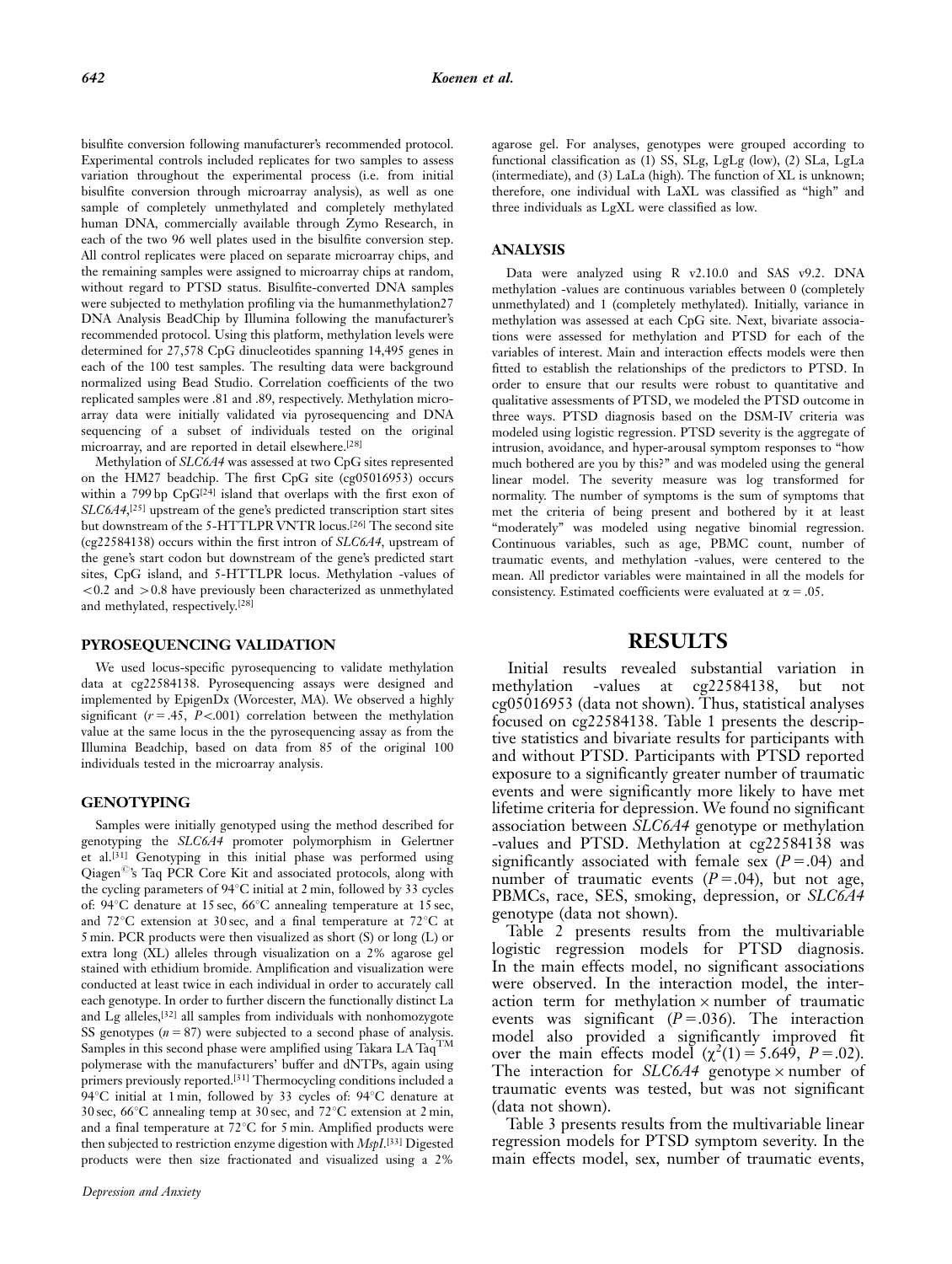|                                                 | Main effects model |                                   |           |           | Interaction model |                       |            |           |  |
|-------------------------------------------------|--------------------|-----------------------------------|-----------|-----------|-------------------|-----------------------|------------|-----------|--|
|                                                 |                    | $-2$ Log $L = 93.268$             |           |           |                   | $-2$ Log $L = 87.619$ |            |           |  |
|                                                 | $\boldsymbol{b}$   | $\boldsymbol{P}$<br>95% CI of $b$ |           | b         | $\boldsymbol{P}$  | 95% CI of <i>b</i>    |            |           |  |
| Intercept                                       | $-2.7355$          | .0074                             | $-4.7366$ | $-0.7343$ | $-2.5973$         | .0113                 | $-4.6059$  | $-0.5886$ |  |
| Centered SLC6A4 methylation β-value             | $-2.9250$          | .1878                             | $-7.2777$ | 1.4278    | $-0.3743$         | .8845                 | $-5.4253$  | 4.6768    |  |
| Number of traumatic events                      | 0.1218             | .1159                             | $-0.0300$ | 0.2736    | 0.1638            | .0669                 | $-0.0114$  | 0.3391    |  |
| Age                                             | 0.00329            | .8489                             | $-0.0306$ | 0.0372    | 0.00612           | .7397                 | $-0.0300$  | 0.0422    |  |
| sex                                             | 0.5428             | .3622                             | $-0.6247$ | 1.7103    | 0.7154            | .2500                 | $-0.5036$  | 1.9344    |  |
| African-American                                | $-0.1657$          | .8044                             | $-1.4775$ | 1.1461    | $-0.4456$         | .5290                 | $-1.8328$  | 0.9416    |  |
| Ever smoke                                      | 1.0813             | .0792                             | $-0.1262$ | 2.2888    | 1.0194            | .1136                 | $-0.2435$  | 2.2824    |  |
| PBMC                                            | $-0.0120$          | .6990                             | $-0.0726$ | 0.0487    | $-0.00530$        | .8644                 | $-0.0662$  | 0.0556    |  |
| Depression diagnosis                            | 1.0446             | .0597                             | $-0.0428$ | 2.1320    | 1.1343            | .0517                 | $-0.00854$ | 2.2772    |  |
| SLC6A4 sl genotype                              | 0.3284             | .6004                             | $-0.9005$ | 1.5573    | 0.2726            | .6752                 | $-1.0026$  | 1.5479    |  |
| SLC6A4 ss genotype                              | $-0.1116$          | .8864                             | $-1.6427$ | 1.4194    | 0.1072            | .8946                 | $-1.4781$  | 1.6924    |  |
| SLC6A4 methylation * number of traumatic events |                    |                                   |           |           | $-1.5596$         | .0360                 | $-3.0170$  | $-0.1022$ |  |

TABLE 2. Effect of SLC6A4 methylation and number of traumatic events on risk of lifetime posttraumatic stress disorder diagnosis

PBMC, peripheral blood mononuclear cells. "s" allele includes S and Lg; "l" allele includes La and XL. Continuous variables were centered to the mean.

TABLE 3. Effect of SLC6A4 methylation and number of traumatic events on risk of lifetime posttraumatic stress disorder symptom severity

|                                                 | Main effects model    |         |                |         | Interaction model |                  |                |            |  |
|-------------------------------------------------|-----------------------|---------|----------------|---------|-------------------|------------------|----------------|------------|--|
|                                                 | Adjusted              |         | $R^2 = 0.2791$ |         | Adjusted          |                  | $R^2 = 0.3051$ |            |  |
|                                                 | $\boldsymbol{P}$<br>b |         | 95% CI of b    |         | b                 | $\boldsymbol{P}$ | 95% CI of $b$  |            |  |
| Intercept                                       | 3.17171               | < .0001 | 2.90733        | 3.43608 | 3.19094           | $-.0001$         | 2.93069        | 3.45120    |  |
| Centered SLC6A4 methylation β-value             | $-0.08024$            | .7899   | $-0.67686$     | 0.51638 | 0.11063           | .7210            | $-0.50296$     | 0.72422    |  |
| Number of traumatic events                      | 0.04389               | .0001   | 0.02192        | 0.06585 | 0.04848           | $-.0001$         | 0.02647        | 0.07050    |  |
| Age                                             | $-0.00186$            | .4215   | $-0.00642$     | 0.00271 | $-0.00158$        | .4873            | $-0.00607$     | 0.00291    |  |
| sex                                             | 0.16367               | .0439   | 0.00457        | 0.32277 | 0.18439           | .0223            | 0.02691        | 0.34188    |  |
| African-American                                | 0.09231               | .3226   | $-0.09207$     | 0.27669 | 0.07555           | .4110            | $-0.10621$     | 0.25732    |  |
| Ever smoke                                      | 0.11959               | .1441   | $-0.04165$     | 0.28083 | 0.10766           | .1812            | $-0.05108$     | 0.26641    |  |
| PBMC                                            | 0.00700               | .1331   | $-0.00217$     | 0.01617 | 0.00745           | .1041            | $-0.00157$     | 0.01647    |  |
| Depression diagnosis                            | 0.18103               | .0262   | 0.02197        | 0.34009 | 0.17302           | .0305            | 0.01664        | 0.32940    |  |
| SLC6A4 sl genotype                              | 0.13842               | .1144   | $-0.03408$     | 0.31091 | 0.13951           | .1053            | $-0.02988$     | 0.30890    |  |
| SLC6A4 ss genotype                              | 0.15616               | .1327   | $-0.04831$     | 0.36063 | 0.18129           | .0783            | $-0.02093$     | 0.38350    |  |
| SLC6A4 methylation * number of traumatic events |                       |         |                |         | $-0.15546$        | .0404            | $-0.30398$     | $-0.00694$ |  |

PBMC, peripheral blood mononuclear cells. "s" allele includes S and Lg; "l" allele includes La and XL. Continuous variables were centered to the mean.

and lifetime depression were associated with greater PTSD symptom severity. In the interaction model, the interaction term for methylation  $\times$  number of traumatic events was significant ( $P = .04$ ). Based on the adjusted  $R^2$ , the interaction model also explained 3% more of the variance in PTSD symptom severity than the main effects model. The interaction for SLC6A4 genotype × number of traumatic events was tested, but was not significant (data not shown).

Table 4 presents results from the multivariable binomial regression models for the number of PTSD symptoms. In the main effects model, sex and number of traumatic events was associated with more PTSD

symptoms. In the interaction model, the interaction term for methylation  $\times$  number of traumatic events was significant ( $P = 018$ ). The interaction model also provided a significantly improved fit over the main effects model  $(\chi^2(1) = 5.32, P = .02)$ . The interaction for  $SLC6A4$  genotype  $\times$  number of traumatic events was tested, but was not significant (data not shown).

Figure 1 presents the interactions for the number of traumatic events by methylation -value for the predicted PTSD prevalence (Fig. 1A), number of symptoms (Fig. 1B), and symptom severity (Fig. 1C). Exposure to a greater number of traumatic events was associated with increased risk of PTSD diagnosis,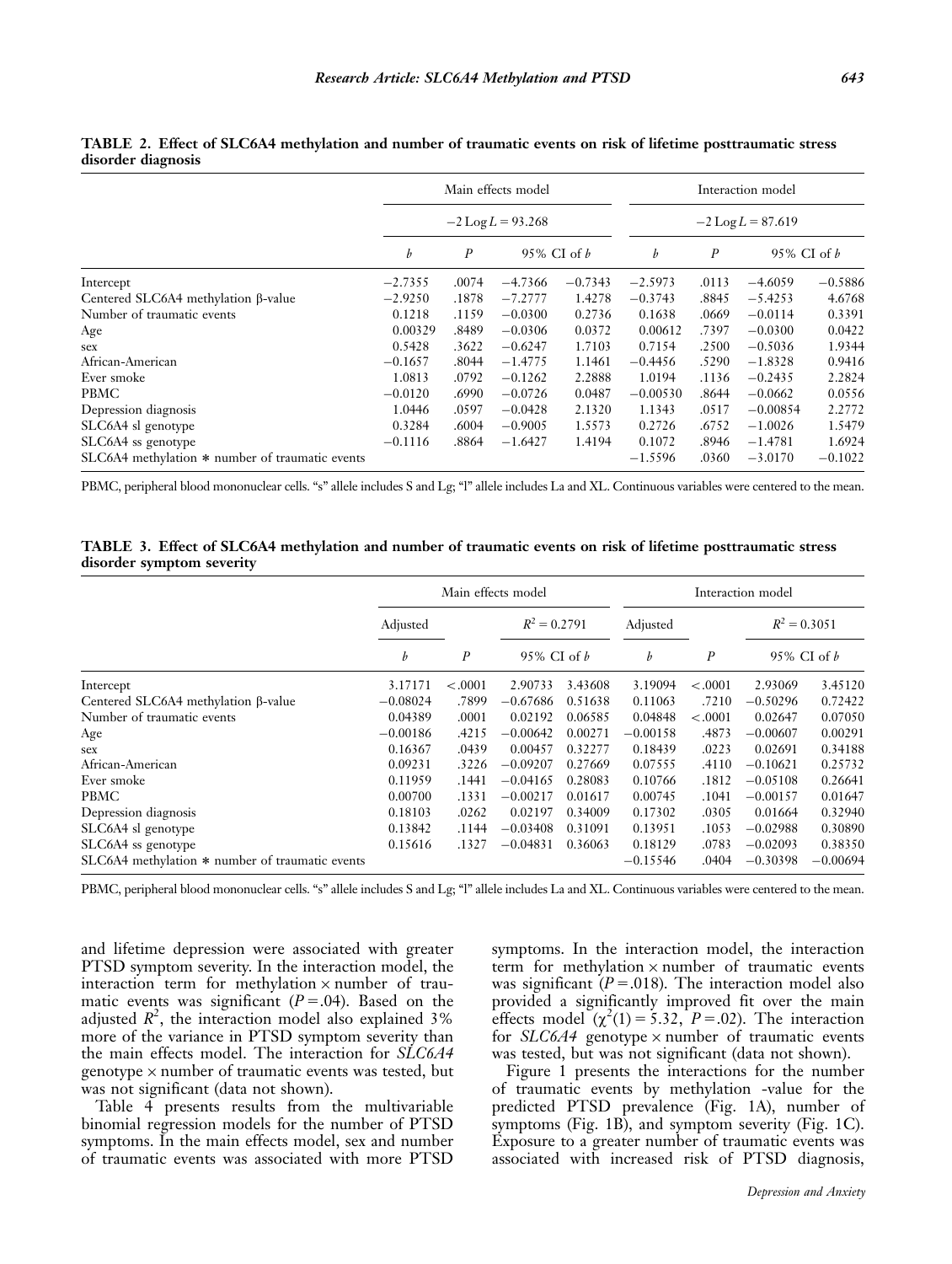|                                                 | Main effects model<br>$-2 \text{Log } L = 540.0076$ |                                   |           |        | Interaction model<br>$-2$ Log L = 543.69 |                  |               |           |  |
|-------------------------------------------------|-----------------------------------------------------|-----------------------------------|-----------|--------|------------------------------------------|------------------|---------------|-----------|--|
|                                                 |                                                     |                                   |           |        |                                          |                  |               |           |  |
|                                                 | b                                                   | $\boldsymbol{P}$<br>95% CI of $b$ |           |        | b                                        | $\boldsymbol{P}$ | 95% CI of $b$ |           |  |
| Intercept                                       | 0.6600                                              | .0406                             | 0.0283    | 1.2916 | 0.6755                                   | .0340            | 0.0509        | 1.3001    |  |
| Centered SLC6A4 methylation β-value             | $-0.0361$                                           | .9590                             | $-1.4097$ | 1.3375 | 0.6208                                   | .4017            | $-0.8301$     | 2.0718    |  |
| Number of traumatic events                      | 0.1012                                              | .0001                             | 0.0498    | 0.1526 | 0.1170                                   | < .0001          | 0.0659        | 0.1682    |  |
| Age                                             | $-0.0027$                                           | .6290                             | $-0.0135$ | 0.0082 | $-0.0017$                                | .7513            | $-0.0123$     | 0.0089    |  |
| Sex                                             | 0.3853                                              | .0407                             | 0.0164    | 0.7542 | 0.4196                                   | .0230            | 0.0578        | 0.7814    |  |
| African-American                                | 0.4105                                              | .0764                             | $-0.0435$ | 0.8644 | 0.3844                                   | .0890            | $-0.0586$     | 0.8273    |  |
| Ever smoke                                      | 0.1836                                              | .3346                             | $-0.1894$ | 0.5566 | 0.1649                                   | .3707            | $-0.1961$     | 0.5258    |  |
| PBMC                                            | 0.0110                                              | .2867                             | $-0.0093$ | 0.0314 | 0.0130                                   | .2035            | $-0.0070$     | 0.0330    |  |
| Depression diagnosis                            | 0.3553                                              | .0576                             | $-0.0115$ | 0.7221 | 0.3737                                   | .0411            | 0.0152        | 0.7321    |  |
| SLC6A4 sl genotype                              | 0.4177                                              | .0426                             | 0.0140    | 0.8215 | 0.4108                                   | .0419            | 0.0150        | 0.8067    |  |
| SLC6A4 ss genotype                              | 0.3265                                              | .1801                             | $-0.1509$ | 0.8039 | 0.3803                                   | .1128            | $-0.0897$     | 0.8503    |  |
| SLC6A4 methylation * number of traumatic events |                                                     |                                   |           |        | $-0.4122$                                | .0184            | $-0.7548$     | $-0.0695$ |  |

TABLE 4. Effect of SLC6A4 methylation and number of traumatic events on risk of lifetime number of posttraumatic stress disorder symptoms

PBMC, peripheral blood mononuclear cells. "s" allele includes S and Lg; "l" allele includes La and XL. Continuous variables were centered to the mean.

greater number of symptoms, and greater severity of symptoms at low levels of SLC6A4 methylation. In contrast, at high levels of SLC6A4 methylation, exposure to a greater number of traumatic events was associated with resilience to developing PTSD.

# DISCUSSION

We found that the number of traumatic events was associated with PTSD diagnosis in this subsample of the DNHS. However, this association was modified by SLC6A4 methylation level at cg22584138, a CpG site within the first intron of SLC6A4 located upstream of the gene's start codon, but downstream of transcription start sites and the 5-HTTLPR VNTR locus. Specifically, number of traumatic events was strongly associated with risk of PTSD, but only at lower methylation levels; at higher methylation levels, individuals with more traumatic events were protected from this disorder. This interaction was observed whether the outcome was PTSD diagnosis, symptom severity, or number of symptoms. These results suggest that methylation levels at SLC6A4 modify the effects of traumatic events in a manner salient to PTSD etiology, offering a potential molecular signature of increased risk for and resilience to this disorder. In contrast to some prior studies, neither the main effect of SLC6A4 genotype nor the interaction of SLC6A4 genotype and number of traumatic events was related to PTSD.<sup>[7]</sup> Future work in this longitudinal cohort will help to shed light on the extent to which such epigenetic marks modify—or are modified by—traumatic stress.

Notably, variation in methylation levels was observed only for one of the two CpG sites examined (cg22584138). This site differs in location from previous reports of SLC6A4 methylation in relation to other stressrelated outcomes.[20–22] Our observations of diseaseassociated methylation differences in the first intron of the gene are not inconsistent with other reports of methylation-mediated gene expression differences in other diseases.[34] In addition, the role of noncoding intronic DNA is coming under increasing scrutiny for its role in regulating gene expression.<sup>[35]</sup> For these reasons, our results offer a potentially novel site for future investigations of stress-related outcomes involving the SCL6A4 locus as well as point to the potential for targeting methylation-mediated gene regulation.

#### STUDY LIMITATIONS

Our study includes five limitations that should be considered. First, the cross-sectional analyses reported here leave us unable to determine whether the SLC6A4 methylation differences were a consequence of PTSD or whether they are indicative of biologic vulnerabilities that existed among the PTSD-affected before the onset of their disorder. Ongoing work using samples from this same longitudinal cohort should help to shed light on this issue. Second, our necessary reliance on peripheral tissues may limit the inferences that can be drawn about SLC6A4 methylation in the brain. Nevertheless, the use of blood-derived tissues for use in assessing psychiatric disorders is increasingly being recognized,<sup>[36]</sup> and a growing body of research is documenting correspondence between brain- and blood-derived gene expression signals.[37] Furthermore, recent work in nonhuman primates confirms that SLC6A4 shows concordant methylation levels in the blood and brain,[38] suggesting that results presented here may have relevance to the "target organ" of PTSD. Third, data were unavailable to assess the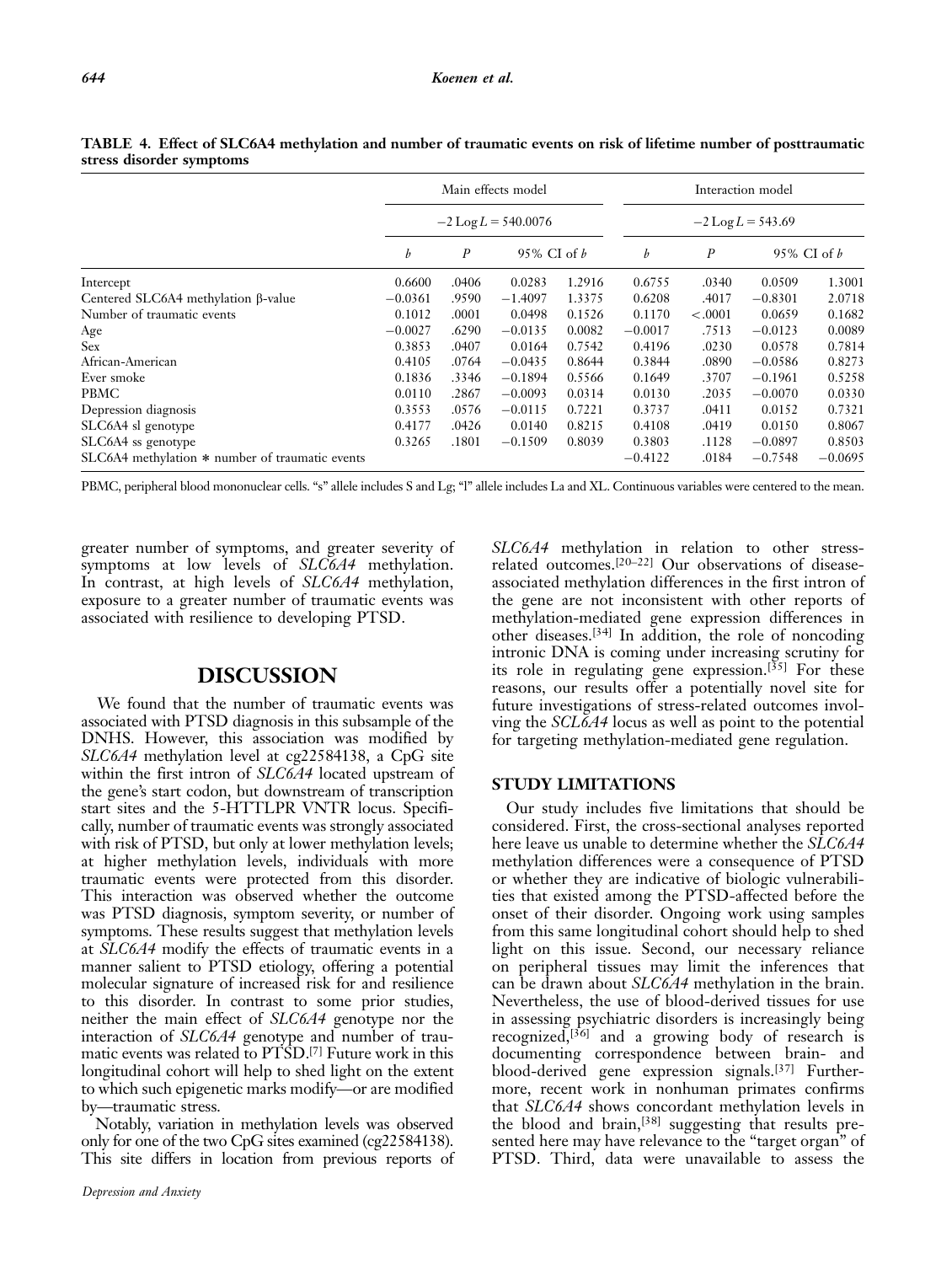

Number of traumatic events:  $\rightarrow$  1st tertile - $-$  2nd tertile  $-x - 3rd$  tertitle

Number of traumatic events: 1st tertile  $-x - 3$ rd tertitle - 2nd tertile





Figure 1. The prevalence, number of symptoms, and symptom severity of posttraumatic stress disorder (PTSD) by number of traumatic events and methylation  $\beta$ -value. The results show that the association between number of traumatic events and PTSD diagnosis is modified by SLC6A4 methylation. Exposure to a greater number of potentially traumatic events (PTEs) is associated with increased risk of PTSD diagnosis (logistic), greater number of symptoms (linear), and greater severity of symptoms (negative binomial) at low levels of SLC6A4 methylation; in contrast, at high levels of SLC6A4 methylation, exposure to a greater number of traumatic events is associated with resilience to developing PTSD. Methylation  $\beta$ -values of <0.2 and >0.8 have previously been characterized as unmethylated and methylated, respectively.[28]

correlation between methylation and gene expression in the same individuals for this locus, limiting our ability to infer the proximal phenotypic impact (i.e. gene expression differences) of the observed interaction. Fourth, PTSD in this sample, as in the general population, is highly comorbid with depression. We attempted to address this issue by adjusting for depression in our models. However, due to our small sample size, we did not have power to test whether our findings were consistent among those with PTSD along versus those with PTSD and depression. Finally, our sample size  $(n = 100)$  is small. Nonetheless, we did observe statistically significant results across PTSD diagnosis, number of symptoms, and symptom severity, suggesting that the findings reported here are robust. Future work in other independent cohorts is warranted to confirm these initial findings.

## **CONCLUSIONS**

PTSD becomes chronic in over half the individuals who develop the disorder.<sup>[39]</sup> Despite three decades of research, we still have limited understanding of why, among those exposed to trauma, only some individuals will develop PTSD. Our findings suggest that genespecific methylation patterns may offer potential molecular signatures of increased risk for and resilience to this disorder. Future work in our longitudinal cohort will help to shed light on the mechanisms underlying our observations and the extent to which such epigenetic marks modify—or are modified by—traumatic stress.

Acknowledgments. We thank Rebecca M. Coulborn for overseeing DNHS specimen collection, Janie Slayden for coordinating the overall DNHS project, and Amy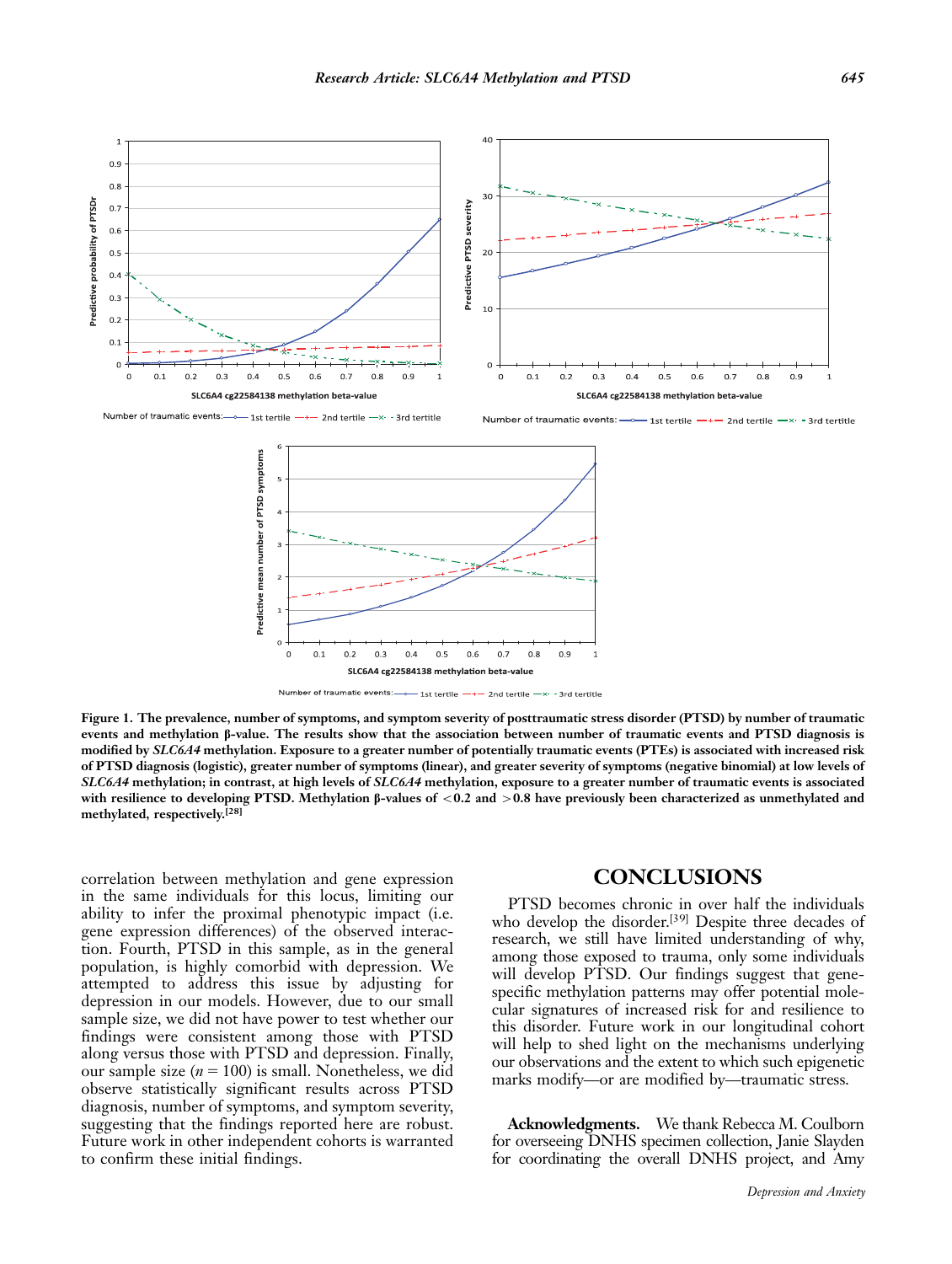Weckle, Kiara Brooks, and Richelo Soliven for handling the DNHS specimen processing and laboratory technical assistance; the many Detroit residents who chose to participate in the DNHS; and Jorge Delva, Larry Gant, Bob Marans, and Trivellore Raghunathan for contributing to the conceptual development of the DNHS. We also thank Dr. Sue Land and staff (Wayne State University, Applied Genomic Technology Center) for running microarrays. This study was supported by National Institutes of Health Grants DA022720, DA022720-S1, MH088283, MH078152, and MH082729 (to S.G. and A.A.) and MH070627 and MH078928 (to K.K.). Additional support was provided by the Robert Wood Johnson Health and Society Scholars Small Grant Program and the University of Michigan Office of the Vice President for Research Faculty Grants and Awards Program (M.U.), and by the Wayne State University Research Excellence Fund (D.W.).

#### REFERENCES

- 1. Kessler RC, Sonnega A, Bromet E, Hughes M, Nelson CB. Posttraumatic stress disorder in the National Comorbidity Survey. Arch Gen Psychiatry 1995;52:1048–1060.
- 2. Kessler RC, Berglund P, Demler O, Jin R, Merikangas KR, Walters EE. Lifetime prevalence and age-of-onset distributions of DSM-IV disorders in the National Comorbidity Survey Replication. Arch Gen Psychiatry 2005;62:593–602.
- 3. Kessler RC, Chiu WT, Demler O, Merikangas KR, Walters EE. Prevalence, severity, and comorbidity of 12-month DSM-IV disorders in the National Comorbidity Survey Replication. Arch Gen Psychiatry 2005;62:617–627.
- 4. Ozer EJ, Best SR, Lipsey TL, Weiss DS. Predictors of posttraumatic stress disorder and symptoms in adults: a metaanalysis. Psychol Bull 2003;129:52–73.
- 5. Tao-Cheng JH, Zhou FC. Differential polarization of serotonin transporters in axons versus soma-dendrites: an immunogold electron microscopy study. Neuroscience 1999;94:821–830.
- 6. Meyer-Lindenberg A. Neural connectivity as an intermediate phenotype: brain networks under genetic control. Hum Brain Mapp 2009;30:1938–1946.
- 7. Cornelis MC, Nugent NR, Amstadter AB, Koenen KC. Genetics of posttraumatic stress disorder: review and recommendations for genome-wide association studies. Curr Psychiatry Rep 2010;12:313–326.
- 8. Lesch KP, Bengel D, Heils A, et al. Association of anxiety-related traits with a polymorphism in the serotonin transporter gene regulatory region. Science 1996;274:1527–1531.
- 9. Munafo MR, Brown SM, Hariri AR. Serotonin transporter (5-HTTLPR) genotype and amygdala activation: a meta-analysis. Biol Psychiatry 2008;63:852–857.
- 10. Lee HJ, Lee MS, Kang RH, et al. Influence of the serotonin transporter promoter gene polymorphism on susceptibility to posttraumatic stress disorder. Depress Anxiety 2005;21:135–139.
- 11. Kilpatrick DG, Koenen KC, Ruggiero KJ, et al. The serotonin transporter genotype and social support and moderation of posttraumatic stress disorder and depression in hurricaneexposed adults. Am J Psychiatry 2007;164:1693–1699.
- 12. Koenen KC, Aiello AE, Bakshis E, et al. Modification of the association between serotonin transporter genotype and risk of posttraumatic stress disorder in adults by county-level social environment. Am J Epidemiol 2009;169:704–711.
- 13. Kolassa I, Ertl V, Eckart M, et al. Association study of trauma load and SLC6A4 promoter polymorphism in PTSD: evidence from survivors of the Rwandan genocide. J Clin Psychiatry 2010;71:543–547.
- 14. Xie P, Kranzler HR, Poling J, et al. Interactive effect of stressful life events and the serotonin transporter 5-HTTLPR genotype on posttraumatic stress disorder diagnosis in 2 independent populations. Arch Gen Psychiatry 2009;66:1201–1209.
- 15. Sayin A, Kucukyildirim S, Akar T, et al. A prospective study of serotonin transporter gene promoter (5-HTT gene linked polymorphic region) and intron 2 (variable number of tandem repeats) polymorphisms as predictors of trauma response to mild physical injury. DNA Cell Biol 2010;29:71–77.
- 16. Thakur GA, Joober R, Brunet A. Development and persistence of posttraumatic stress disorder and the 5-HTTLPR polymorphism. J Trauma Stress 2009;22:240–243.
- 17. Grabe HJ, Spitzer C, Schwahn C, et al. Serotonin transporter gene (SLC6A4) promoter polymorphisms and the susceptibility to posttraumatic stress disorder in the general population. Am J Psychiatry 2009;166:926–933.
- 18. Mellman TA, Alim T, Brown DD, et al. Serotonin polymorphisms and posttraumatic stress disorder in a trauma exposed African-American population. Depress Anxiety 2009;26:993–997.
- 19. Bernstein BE, Meissner A, Lander ES. The mammalian epigenome. Cell 2007;128:669–681.
- 20. Philibert R, Madan A, Andersen A, Cadoret R, Packer H, Sandhu H. Serotonin transporter mRNA levels are associated with the methylation of an upstream CpG island. Am J Med Genet B Neuropsychiatr Genet 2007;144B:101–105.
- 21. Philibert RA, Sandhu H, Hollenbeck N, Gunter T, Adams W, Madan A. The relationship of 5HTT (SLC6A4) methylation and genotype on mRNA expression and liability to major depression and alcohol dependence in subjects from the Iowa Adoption Studies. Am J Med Genet B Neuropsychiatr Genet 2008; 147B:543–549.
- 22. Beach SR, Brody GH, Todorov AA, Gunter TD, Philibert RA. Methylation at SLC6A4 is linked to family history of child abuse: an examination of the Iowa Adoptee sample. Am J Med Genet B Neuropsychiatr Genet 2010;153B:710–713.
- 23. Grafodatskaya D, Choufani S, Ferreira JC, et al. EBV transformation and cell culturing destabilizes DNA methylation in human lymphoblastoid cell lines. Genomics 2010;95:73–83.
- 24. Gardiner-Garden M, Frommer MJ. CpG islands in vertebrate genomes. J Mol Biol 1987;196:261–282.
- 25. Fujita PA, Rhead B, Zweig AS, et al. The UCSC Genome Browser database: update 2011. Nucleic Acids Res 2011 Jan; 39(Database issue):D876–D882.
- 26. Down TA, Hubbard TJP. Computational detection and location of transcription start sites in mammalian genomic DNA. Genome Res 2002;12:458–461.
- 27. Brody DS, Hahn SR, Spitzer RL, et al. Identifying patients with depression in the primary care setting: a more efficient method. Arch Intern Med 1998;158:2469–2475.
- 28. Uddin M, Aiello AE, Wildman DE, et al. Epigenetic and immune function profiles associated with posttraumatic stress disorder. Proc Natl Acad Sci USA 2010;107:9470–9475.
- 29. Blake DD, Weathers FW, Nagy LM, Kaloupek DG, Charney DS, Keane TM. Clinician-Administered PTSD Scale for DSM-IV (CAPS-IV). National Center for Posttraumatic Stress Disorder; 1998.
- 30. First MB, Spitzer RL, Gibbon M, Williams JBW. Structured Clinical Interview for DSM-IV Axis I Disorders (SCID-I Research Version 2.0). New York: Biometrics Research; 1996.
- 31. Gelernter J, Kranzler H, Cubells JF. Serotonin transporter protein (SLC6A4) allele and haplotype frequencies and linkage disequilibria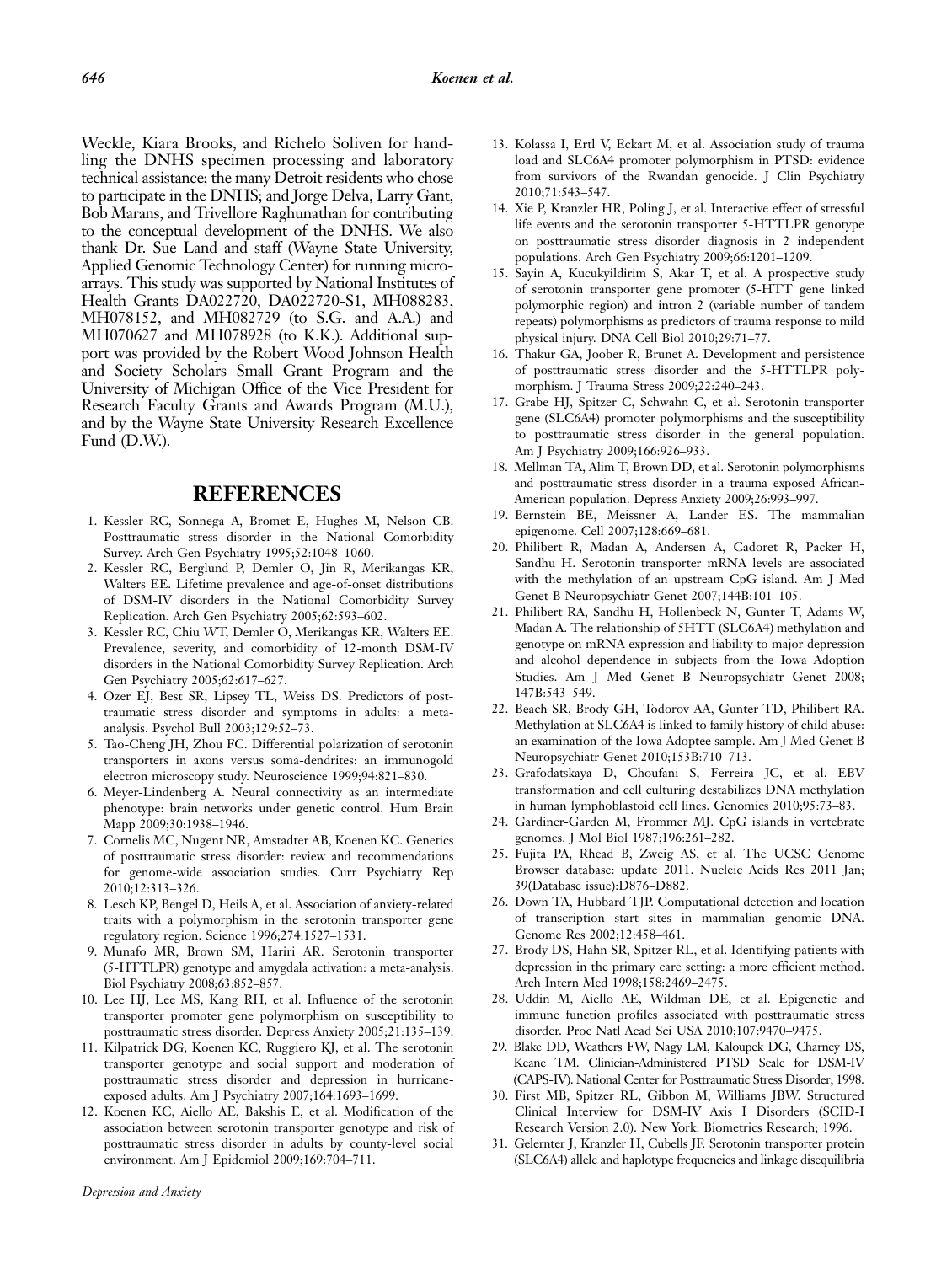in African- and European-American and Japanese populations and in alcohol-dependent subjects. Hum Genet 1997;101:243–246.

- 32. Hu XZ, Zhu G, Lipsky R, Goldman D. HTTLPR allele expression is codominant, correlating with gene effects on fMRI and SPECT imaging intermediate phenotypes, and behavior. Biol Psychiatry 2004;55:191S.
- 33. Stein MB, Seedat S, Gelernter J. Serotonin transporter gene promoter polymorphism predicts SSRI response in generalized social anxiety disorder. Psychopharmacology (Berl) 2006;187:68–72.
- 34. Zhang X, Wu M, Xiao H, et al. Methylation of a single intronic CpG mediates expression silencing of the PMP24 gene in prostate cancer. Prostate 2010;70:765–776.
- 35. Lomelin D, Jorgenson E, Risch N. Human genetic variation recognizes functional elements in noncoding sequence. Genome Res 2010;20:311–319.
- 36. Wrona D. Neural-immune interactions: an integrative view of the bidirectional relationship between the brain and immune systems. J Neuroimmunol 2006;172:38–58.
- 37. Le-Niculescu H, Patel SD, Bhat M, et al. Convergent functional genomics of genome-wide association data for bipolar disorder: comprehensive identification of candidate genes, pathways and mechanisms. Am J Med Genet B Neuropsychiatr Genet 2009;150B:155–181.
- 38. Suomi SJ. Risk, Resilience and Gene-Environment Interplay in Primates. Cultural Neuroscience: Bridging Natural and Social Sciences. Institute for Social Research, Center for Culture, Mind and the Brain, University of Michigan, 2010.
- 39. Kessler RC. Posttraumatic stress disorder: the burden to the individual and to society. J Clin Psychiatry 2000;61: 4–12.